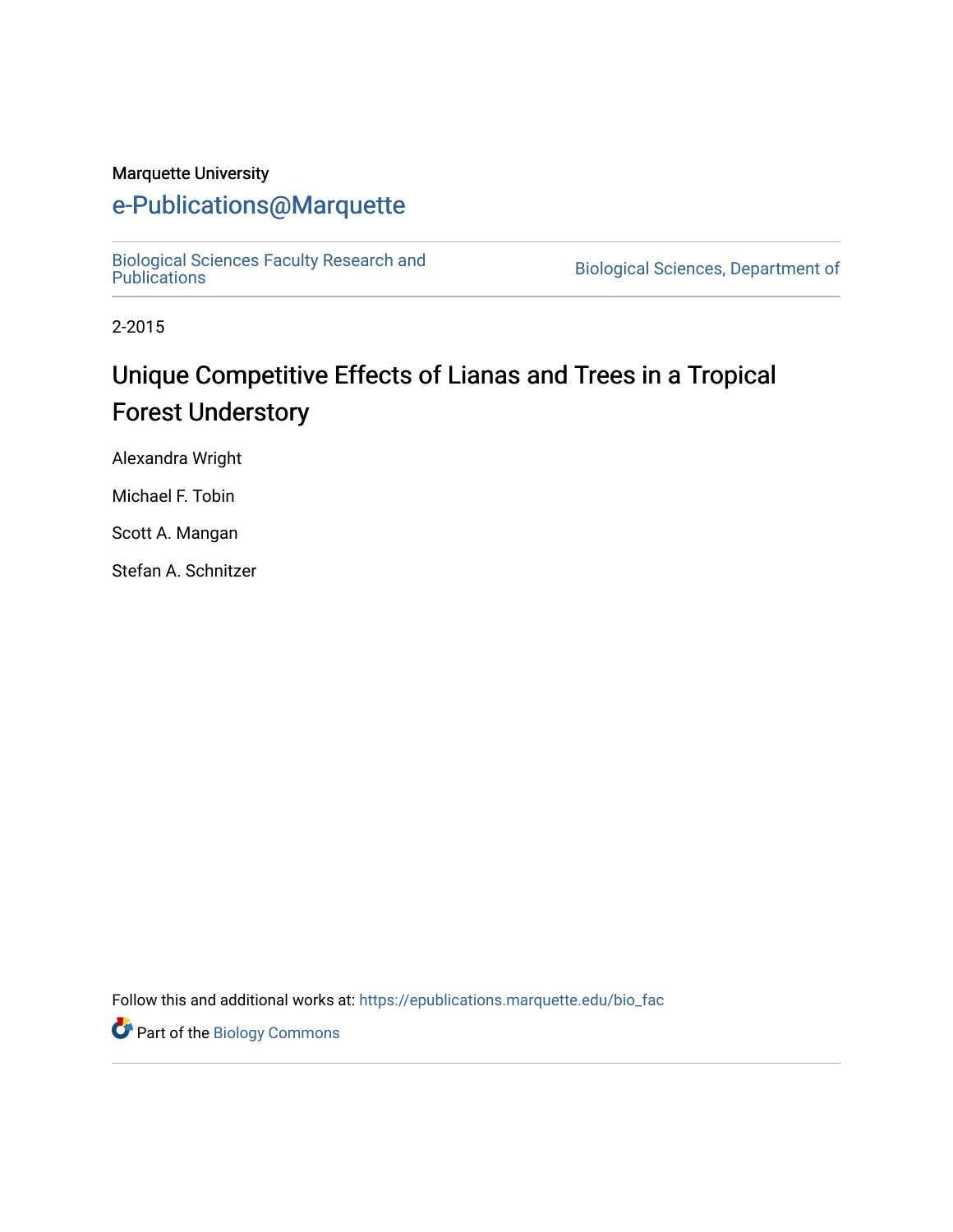**Marquette University**

# **e-Publications@Marquette**

# *Biology Faculty Research and Publications/College of Arts and Sciences*

*This paper is NOT THE PUBLISHED VERSION;* **but the author's final, peer-reviewed manuscript.** The published version may be accessed by following the link in the citation below.

*Oecologia*, Vol. 177, No. 2 (February, 2015): 561-569. DOI. This article is © Springer and permission has been granted for this version to appear in [e-Publications@Marquette.](http://epublications.marquette.edu/) Springer does not grant permission for this article to be further copied/distributed or hosted elsewhere without the express permission from Springer.

# Unique Competitive Effects of Lianas and Trees in a Tropical Forest Understory

# Alexandra Wright

School for Freshwater Sciences, University of Wisconsin-Milwaukee, Milwaukee Bard College, Annandale-on-Hudson

# Mike Tobin

School for Freshwater Sciences, University of Wisconsin-Milwaukee, Milwaukee Department of Natural Sciences, University of Houston-Downtown, Houston

## Scott Mangan

School for Freshwater Sciences, University of Wisconsin-Milwaukee, Milwaukee Department of Biology, Washington University St. Louis, St. Louis

# Stefan A. Schnitzer

School for Freshwater Sciences, University of Wisconsin-Milwaukee, Milwaukee Smithsonian Tropical Research Institute, Panama, Republic of Panama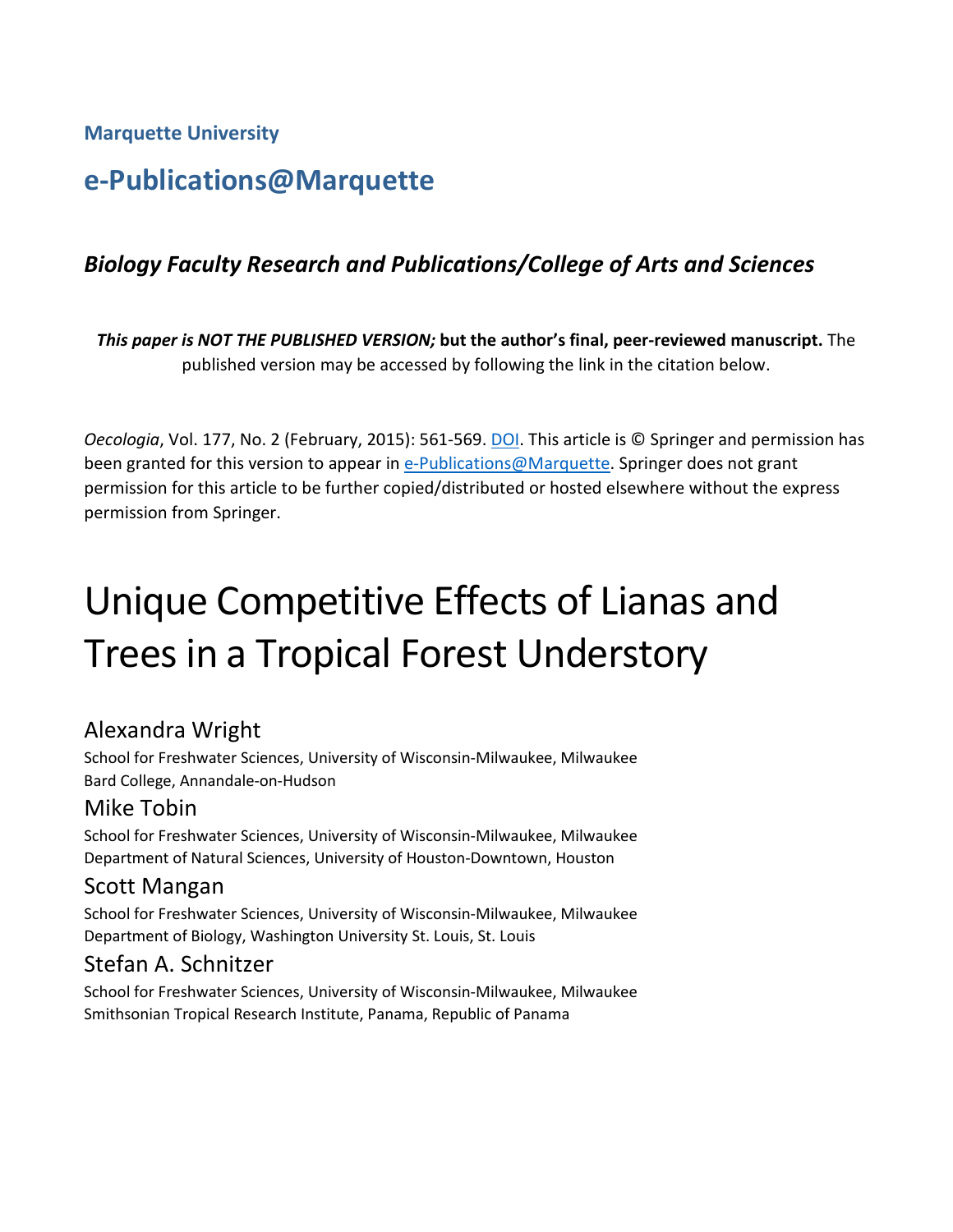# Abstract

Lianas are an important component of tropical forests, contributing up to 25 % of the woody stems and 35 % of woody species diversity. Lianas invest less in structural support but more in leaves compared to trees of similar biomass. These physiological and morphological differences suggest that lianas may interact with neighboring plants in ways that are different from similarly sized trees. However, the vast majority of past liana competition studies have failed to identify the unique competitive effects of lianas by controlling for the amount of biomass removed. We assessed liana competition in the forest understory over the course of 3 years by removing liana biomass and an equal amount of tree biomass in 40 plots at 10 sites in a secondary tropical moist forest in central Panama. We found that growth of understory trees and lianas, as well as planted seedlings, was limited due to competitive effects from both lianas and trees, though the competitive impacts varied by species, season, and size of neighbors. The removal of trees resulted in greater survival of planted seedlings compared to the removal of lianas, apparently related to a greater release from competition for light. In contrast, lianas had a species-specific negative effect on drought-tolerant *Dipteryx oleifera* seedlings during the dry season, potentially due to competition for water. We conclude that, at local scales, lianas and trees have unique and differential effects on understory dynamics, with lianas potentially competing more strongly during the dry season, and trees competing more strongly for light.

# Introduction

Tropical forests account for more than 50 % of all described species and play a disproportionately large role in the global carbon cycle (Wright [2005\)](https://link.springer.com/article/10.1007%2Fs00442-014-3179-0#CR37). Competition among plants in tropical forests may help maintain species diversity (Wright [2001\)](https://link.springer.com/article/10.1007%2Fs00442-014-3179-0#CR36) and regulate carbon dynamics (Phillips et al. [2002\)](https://link.springer.com/article/10.1007%2Fs00442-014-3179-0#CR15). Woody vines (lianas) are a key component of tropical forests, where they can commonly comprise 25 % of the woody stem density, 35 % of woody species richness, 2–4 % of woody biomass, and 20–30 % of canopy foliage (Putz [1983;](https://link.springer.com/article/10.1007%2Fs00442-014-3179-0#CR17) Gentry [1991;](https://link.springer.com/article/10.1007%2Fs00442-014-3179-0#CR7) Schnitzer et al. [2012,](https://link.springer.com/article/10.1007%2Fs00442-014-3179-0#CR28) [2014\)](https://link.springer.com/article/10.1007%2Fs00442-014-3179-0#CR29). Because lianas use the architecture of their host trees to reach the forest canopy, they can allocate more resources towards rapid stem elongation, growth, and leaf production, rather than allocate resources to a large stem diameter (Schnitzer and Bongers [2002\)](https://link.springer.com/article/10.1007%2Fs00442-014-3179-0#CR21). Consequently, lianas can rapidly colonize the forest canopy and deploy their foliage on top of their host tree, resulting in intense competitive impacts on neighbors (Schnitzer [2005;](https://link.springer.com/article/10.1007%2Fs00442-014-3179-0#CR20) Kurzel et al. [2006;](https://link.springer.com/article/10.1007%2Fs00442-014-3179-0#CR10) Ladwig and Meiners [2009;](https://link.springer.com/article/10.1007%2Fs00442-014-3179-0#CR11) Schnitzer et al. [2014;](https://link.springer.com/article/10.1007%2Fs00442-014-3179-0#CR29) Toledo-Aceves [2014\)](https://link.springer.com/article/10.1007%2Fs00442-014-3179-0#CR31).

While the liana growth form is indeed unique, we currently have little evidence of how this translates to lianaspecific impacts on neighbors. Specifically, the vast majority of previous studies have focused on the effects of liana competition using correlative data or by experimental liana removals (Pérez-Salicrup [2001;](https://link.springer.com/article/10.1007%2Fs00442-014-3179-0#CR14) Toledo-Aceves and Swaine [2008;](https://link.springer.com/article/10.1007%2Fs00442-014-3179-0#CR32) Schnitzer and Carson [2010;](https://link.springer.com/article/10.1007%2Fs00442-014-3179-0#CR24) Schnitzer et al. [2014\)](https://link.springer.com/article/10.1007%2Fs00442-014-3179-0#CR29). While traditional liana removal experiments have demonstrated the strong competitive effects of lianas on tree recruitment, growth, and survival (Grauel and Putz [2004,](https://link.springer.com/article/10.1007%2Fs00442-014-3179-0#CR9) Schnitzer and Carson [2010;](https://link.springer.com/article/10.1007%2Fs00442-014-3179-0#CR24) Schnitzer et al. [2014\)](https://link.springer.com/article/10.1007%2Fs00442-014-3179-0#CR29), they failed to determine whether these effects could be uniquely attributed to lianas. In other words, these same effects might be expected following a biomass removal of any kind (lianas, trees, shrubs). Determining the unique competitive effects of lianas can only be addressed using a true procedural control (e.g., an equal removal of liana and non-liana biomass). Because lianas are an important component of tropical forests and appear to be increasing in abundance relative to trees in neotropical forests (Schnitzer and Bongers [2011;](https://link.springer.com/article/10.1007%2Fs00442-014-3179-0#CR22) Schnitzer et al. [2014\)](https://link.springer.com/article/10.1007%2Fs00442-014-3179-0#CR29), determining the unique effects of lianas on tropical forests is essential to predicting future forest dynamics.

To date, only one other study has isolated the unique competitive effects of lianas in tropical forests by comparing liana removals with paired tree removals. Tobin et al. [\(2012\)](https://link.springer.com/article/10.1007%2Fs00442-014-3179-0#CR30) studied liana competition in central Panama and found that lianas had a significantly greater competitive effect on host canopy tree sap flow than did neighboring trees of similar biomass. Furthermore, the liana effect in this forest was stronger during the dry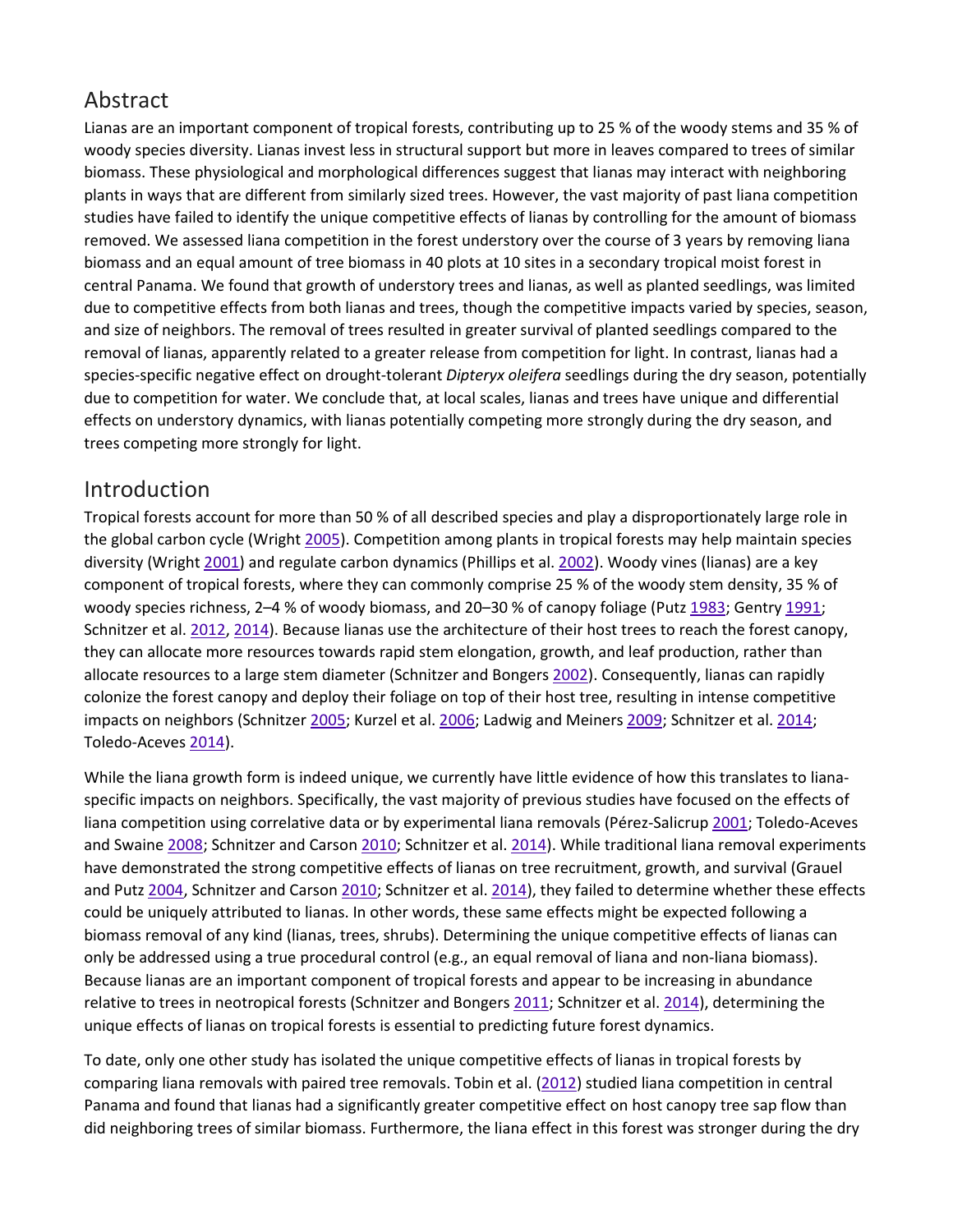season than during the wet season (L. Alvarez-Cansino, personal communication). Collectively, these findings suggest that liana competition with canopy trees is stronger than predicted by biomass alone, and thus lianas have a uniquely strong competitive effect on canopy trees. This previous work, however, gives us little information about the effects of lianas on plants in the understory, which are essential to tropical forest regeneration.

We used a paired liana and tree removal experiment to test the hypothesis that lianas suppress tropical tree performance, at the seedling and sapling stages, more than trees of similar biomass. We established ten sites on Gigante Peninsula within the Barro Colorado Nature Monument in central Panama and tracked 1,440 planted seedlings, as well as 1,460 established stems over the course of 3 years to assess the effects of lianas and trees on plants in the understory.

# Materials and methods

#### Site description

The Gigante Peninsula receives 2,600 mm annual rainfall, and has a pronounced dry season from December to April. The forest on the Gigante Peninsula is semi-deciduous and is a mix of mid-successional secondary and older forest (Windsor [1990\)](https://link.springer.com/article/10.1007%2Fs00442-014-3179-0#CR35). We established 10 sites on the central plateau of the Gigante Peninsula in an area dominated by approximately 60-year-old forest (Schnitzer and Carson [2010;](https://link.springer.com/article/10.1007%2Fs00442-014-3179-0#CR24) Schnitzer et al. [2014\)](https://link.springer.com/article/10.1007%2Fs00442-014-3179-0#CR29). Within each site, we established four circular experimental plots (8 m diameter). We selected sites that were relatively flat and had at least two areas with a high concentration of liana stems and two areas with a similarly large number of tree saplings within a 30–40 m distance of each other (to reduce within site heterogeneity). After surveying the existing liana and tree stems (described below), we randomly assigned a control treatment and a removal treatment for each growth form category (liana or tree, hereafter referred to as plot type) at each site. To verify that plot type (high liana abundance vs. high tree abundance) did not actually reflect underlying abiotic factors (e.g., slope; Ledo and Schnitzer [2014\)](https://link.springer.com/article/10.1007%2Fs00442-014-3179-0#CR12), we directly and separately compared plot type of controls in our statistical model.

#### Experimental biomass removals

In March 2008, we surveyed all lianas and trees >0.5 cm diameter measured 130 cm from the roots (methods follow Gerwing et al. [2006;](https://link.springer.com/article/10.1007%2Fs00442-014-3179-0#CR8) Schnitzer et al. [2008\)](https://link.springer.com/article/10.1007%2Fs00442-014-3179-0#CR27) in each of the 10 sites (40 plots total). We calculated the biomass of each individual using growth-form-specific allometry equations (Brown [1997](https://link.springer.com/article/10.1007%2Fs00442-014-3179-0#CR3) for trees; Schnitzer et al. [2006](https://link.springer.com/article/10.1007%2Fs00442-014-3179-0#CR26) for lianas). All stems not marked for removal were measured, mapped, identified, and tagged with uniquely numbered permanent metal census tags. In May 2008, we removed approximately the same biomass at the liana removal plot and the tree removal plot within each site. All remaining stems in liana control and tree control plots were quantified in terms of biomass, but otherwise were left intact. Following the initial removal, we returned to the sites after 1 month and removed any re-growth that occurred on the cut stems. We also cut any further re-growth that occurred on any of the removed stems every 6 months following the initial removal, although by June 2009 the regrowth was limited (methods follow Schnitzer and Carson [2010\)](https://link.springer.com/article/10.1007%2Fs00442-014-3179-0#CR24).

## Growth of uncut stems (lianas and trees)

Following the liana and tree removals, we measured the diameter growth of all uncut stems (lianas, and trees, hereafter referred to as "uncut stems") in all plots in November 2008, June 2009, August 2010, and August 2011. At each census, we added all new plants that either recruited into the lowest size class (0.5 cm at breast height) or had newly rooted within the plots. Relative growth rates between census intervals were obtained by calculating biomass from allometry equations (Brown [1997;](https://link.springer.com/article/10.1007%2Fs00442-014-3179-0#CR3) Schnitzer et al. [2006\)](https://link.springer.com/article/10.1007%2Fs00442-014-3179-0#CR26) and using these values to calculate RGR [RGR = ln(final biomass) − ln(initial biomass)/days between census intervals; Poorter and Lewis **1986**].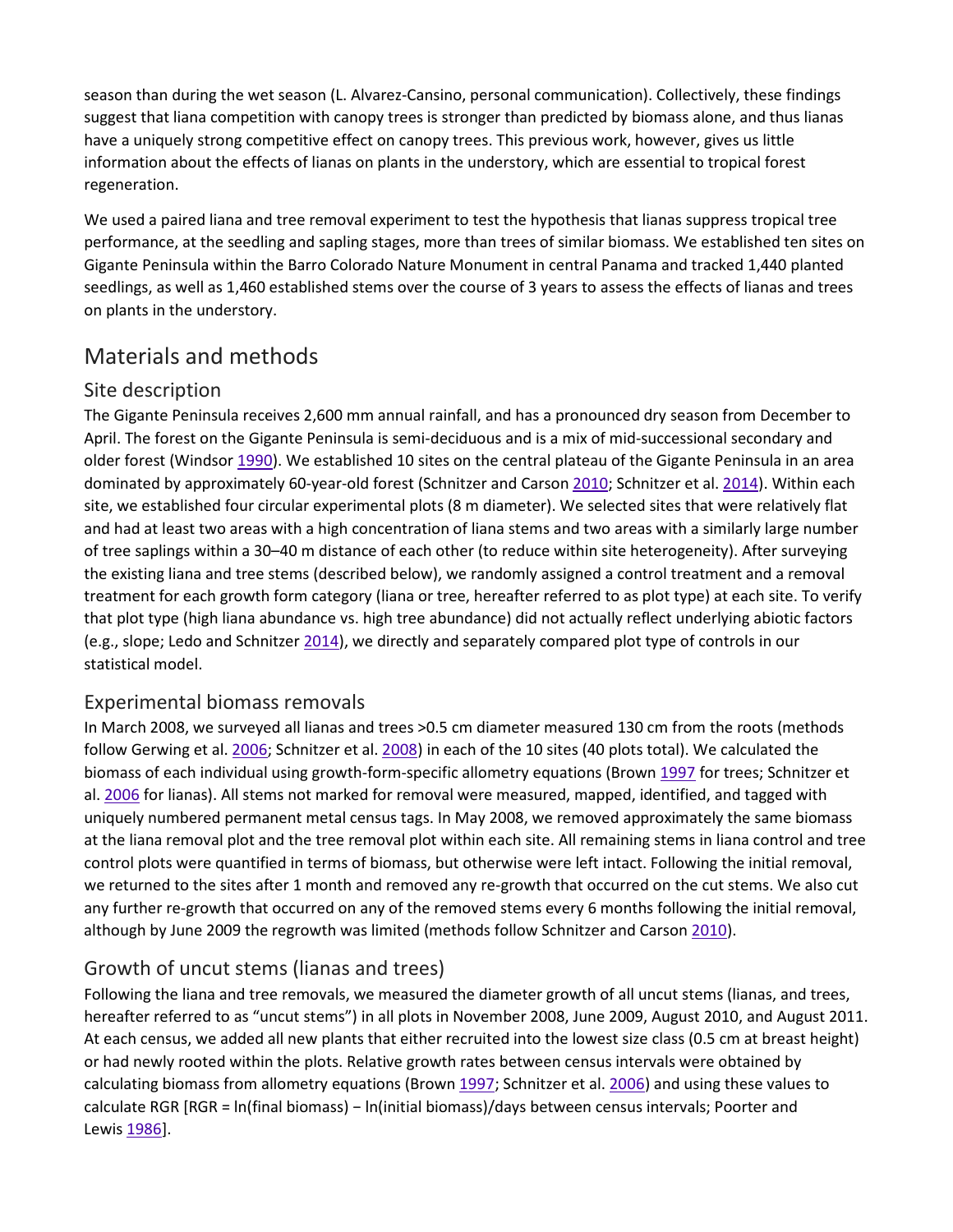#### Seedling growth and survival

To quantify the effects of liana and tree removal on regenerating seedlings, we established one  $1 \times 1$  m seedling subplot within each of the 40 larger plots. In March 2008, we collected seeds from three tree species on Gigante peninsula: *Lacmellea panamensis*, *Apeiba membranaceae,*and *Dipteryx oleifera.* The three species represented distinct life-history strategies: *L. panamensis* is a canopy tree species that has medium to large sized seeds and is moderately shade-tolerant (Myers and Kitajima [2007\)](https://link.springer.com/article/10.1007%2Fs00442-014-3179-0#CR13), *A. membranacea* is a pioneer species with small seeds that usually only regenerates in high light environments, such as treefall gaps (Tyree et al. [1998\)](https://link.springer.com/article/10.1007%2Fs00442-014-3179-0#CR34), and *D. oleifera* is a large emergent tree that has large seeds and is relatively drought-tolerant (Tyree [2003\)](https://link.springer.com/article/10.1007%2Fs00442-014-3179-0#CR33). We germinated the seeds in sterile soil in a shade-house and allowed them to grow for 2 months prior to transplanting them into the plots. In May 2008, we planted 14 seedlings of *L. panamensis*, 16 seedlings of *A. membranacea*, and 6 seedlings of *D. oleifera*into each of the 40 subplots (1,440 total seedlings). We censused the seedling plots in November 2008, June 2009, November 2009, August 2010, January 2011, and August 2011—corresponding roughly to wet season and dry season measurements for 3 years. We derived speciesspecific allometry equations in June 2008 by destructively harvesting 15–30 individuals of each species from the shade-house and correlating leaf number, longest leaf length, stem length, and stem diameter (*D. oleifera* only) with dry weight measurements (Table [1\)](https://link.springer.com/article/10.1007%2Fs00442-014-3179-0#Tab1).

Table 1 Species-specific allometric equations used for calculating aboveground biomass (*AGB*) using height in cm (*Ht*), number of leaves (*Nlvs*), longest leaf in cm (*Llv*), number of leaflets (*Nlfl*), shortest leaf in cm (*Slv*), and basal diameter in mm (*diam*) of seedlings on Gigante Peninsula, Panama

| <b>Species</b> | Equation                                                                                                                   |     |
|----------------|----------------------------------------------------------------------------------------------------------------------------|-----|
| А.             | $AGB = -0.04 - (0.0009 \times Ht) + (0.004 \times Nlvs) + (0.02 \times Llvs)$                                              | 0.7 |
| membranace     |                                                                                                                            |     |
|                |                                                                                                                            |     |
| D. oleifera    | AGB = $-1.3 + (0.09 \times Nlvs) + (0.04 \times Nlfl) + (0.12 \times llv) + (0.04 \times Slv) + (0.009 \times lfl) + (0.3$ | 0.9 |
|                | $9 \times$ diam)                                                                                                           |     |
| L. canadensis  | AGB = $-0.06 - (0.001 \times Nlvs) + (0.01 \times Llv) + (0.003 \times Ht)$                                                | 0.7 |
|                |                                                                                                                            |     |

We also indicate the adjusted  $r^2$  value (statistical robustness of the fit) for each allometric relationship

#### Canopy openness measurement

In November 2008 (after the removals), we measured canopy openness (as a proxy for light availability) 1 m above the ground in each of the seedling subplots using a concave spherical densiometer (Forestry Suppliers, Jackson MS, USA). Canopy openness estimated in this way is a course estimate of relative differences in light levels in the understory (Englund et al. [2000\)](https://link.springer.com/article/10.1007%2Fs00442-014-3179-0#CR6). We re-measured canopy openness in June 2009 and January 2012 to assess whether initial responses changed over the course of the study.

#### Data analysis

#### Uncut stems

We used a linear mixed effects model to analyze the importance of plot type (high liana abundance or high tree abundance) and treatment type (removal vs. control) on the growth rate (RGR) of all uncut stems. We included these two factors and their first order interaction as fixed effects. We included a nested random effects term to account for autocorrelation of measurements taken over time and space. Specifically, we included census interval as a random effect to account for autocorrelation of measurements taken over time. We included site nested within census interval as a random effect to account for random variation associated with the spatial separation of the 10 sites. We also included stem ID as a random effect nested within the above term to account for autocorrelation of measurements taken on the same individuals over time (random = census/site/stem ID).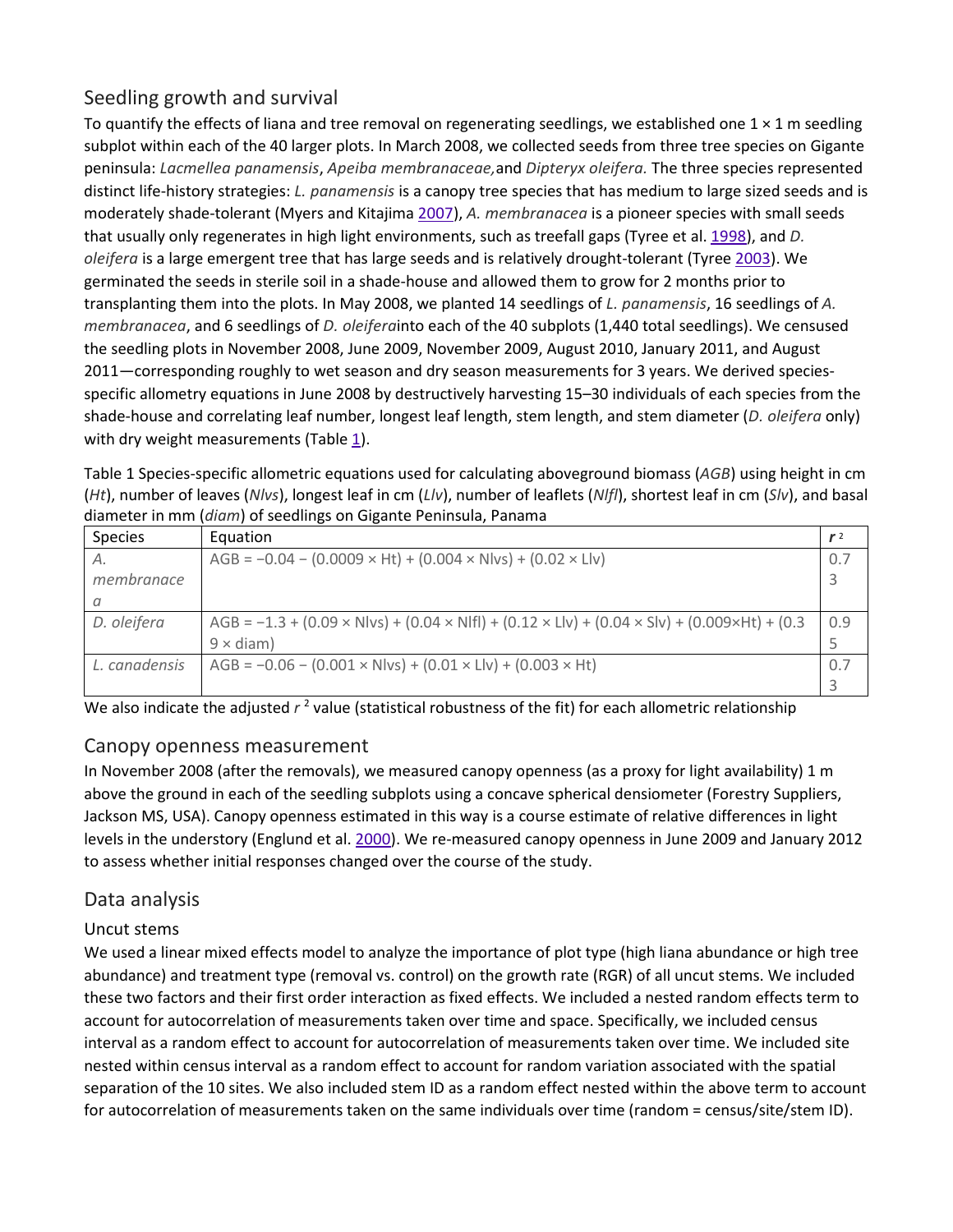We included growth form of standing stems as a separate random effect in the statistical model as well. This allowed us to account for inherent differences in stem types that covaried with treatment groups (more lianas remaining in tree removals and more trees remaining in liana removals), and to test for underlying differences between treatments (included as a separate random term from the nested term described above).

#### Planted seedlings

We used a mixed effects model to analyze the fixed effects of plot type, treatment type, and their interaction on planted seedling growth (RGR). We also included species identity and season (dry vs. wet), as well as all higher order interactions with plot type and treatment type as fixed effects in this seedling analysis. To account for spatial variation associated with site (1–10) and spatial variation associated with multiple seedlings planted within one seedling subplot (and treatment applied at the plot level) we included plot as a random effect nested within site. We also included census number as a random effect to account for autocorrelation of measurements taken over time, and seedling ID to account for multiple measurements taken on the same individuals over time (random = census/site/subplot/seedlingID).

For tree seedling survival, we conducted a generalized linear mixed effects model (GLMM) with a binomial distribution (link = logit) to assess the effects of all treatments on seedling survival. We conducted all analyses using the (g)lmer function in the lme4 package in the R statistical platform.

#### Canopy openness measurements

We assessed how canopy openness directly above the plots changed in response to the different treatments using a mixed-effects ANOVA. Plot type, treatment type, and their interactions were included as fixed effects. Census interval and site number were included as random effects. We then assessed whether canopy openness had a direct effect on the growth of the remaining trees and lianas, as well as the species-specific growth and survival of the planted tree seedlings using linear and logistic (for survival) regression with census number, site number, and subplot included as random effects.

# Results

#### Growth of uncut stems

When averaged across all remaining individuals we found that growth of uncut stems was greater in all removals  $(F_{1,22} = 8.0, P = 0.009;$  Fig. [1\)](https://link.springer.com/article/10.1007%2Fs00442-014-3179-0#Fig1) and there was not a unique effect of liana competition (no growth form by treatment interaction,  $F_{1,22} = 3.3$ ,  $P = 0.08$ ) or a significant difference between liana plots vs. tree plots (*F* 1,22 = 0.09, *P* = 0.77).



Fig. 1 Relative growth rate (RGR) of established (uncut) lianas and trees in response to either liana or tree cutting manipulations and un-manipulated control plots on Gigante Peninsula, Panama. *Bars* means ± SE (*n* = 1,460), *letters* represent statistically different groups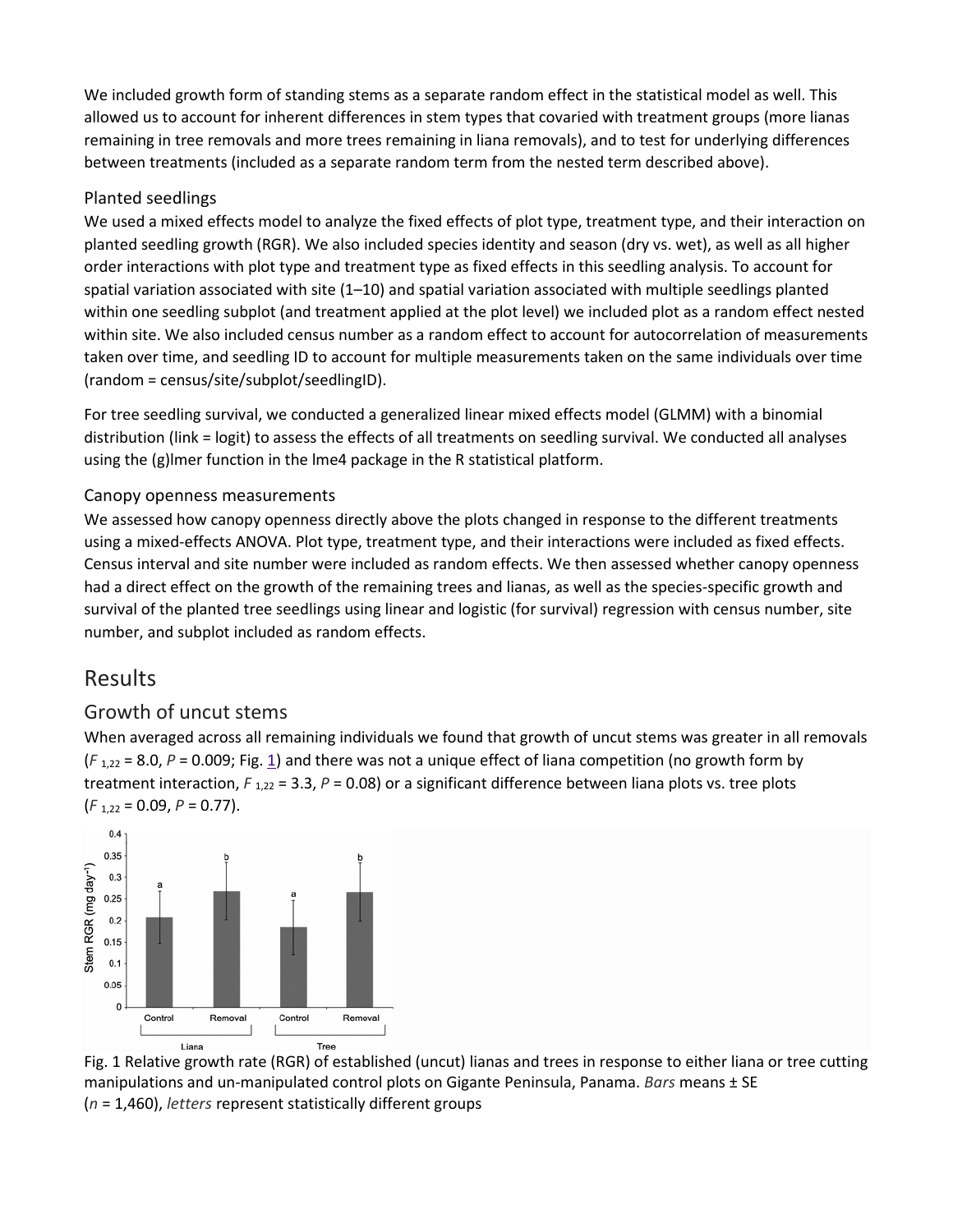#### Planted seedling survival

Seedling survival was lower due to competition from both trees and lianas (Table [2\)](https://link.springer.com/article/10.1007%2Fs00442-014-3179-0#Tab2); however, removing trees resulted in the largest increase in seedling survival (plot type × treatment interaction; Table [2;](https://link.springer.com/article/10.1007%2Fs00442-014-3179-0#Tab2) Fig. [2a](https://link.springer.com/article/10.1007%2Fs00442-014-3179-0#Fig2)). Much of the negative effects of competition (from both trees and lianas) occurred during the dry season, when survival was much higher in the removal plots (Fig. [2b](https://link.springer.com/article/10.1007%2Fs00442-014-3179-0#Fig2)). There was also a significant interaction between species identity and season (Table [2\)](https://link.springer.com/article/10.1007%2Fs00442-014-3179-0#Tab2) with drought-tolerant *D. oleifera* surviving better in the dry season than in the wet season. In contrast, *L. panamensis* showed the reverse pattern and *A. membranacea* survived at very low rates during both seasons (Fig. [3\)](https://link.springer.com/article/10.1007%2Fs00442-014-3179-0#Fig3). There was also an interaction between species identity and treatment (Table [2\)](https://link.springer.com/article/10.1007%2Fs00442-014-3179-0#Tab2), where all three species survived better in removals, but the response of the shade intolerant species, *A. membranacea,* was the strongest.

| <b>Fixed effect</b>                         | df    | $\overline{\chi^2}$ | P        |
|---------------------------------------------|-------|---------------------|----------|
| PT (liana vs. tree)                         | 1,39  | 0.10                | 0.75     |
| TT (control vs. removal)                    | 1,39  | 46.5                | < 0.0001 |
| Season                                      | 1,38  | 31.3                | < 0.0001 |
| <b>Species</b>                              | 2,38  | 834.3               | < 0.0001 |
| $PT \times TT$                              | 1,39  | 9.26                | 0.002    |
| $PT \times$ season                          | 1,38  | 0.16                | 0.92     |
| $TT \times$ season                          | 1,38  | 4.98                | 0.03     |
| $PT \times species$                         | 2, 38 | 1.54                | 0.46     |
| $TT \times species$                         | 2, 38 | 41.6                | < 0.0001 |
| Season × species                            | 2, 36 | 130.3               | < 0.0001 |
| $PT \times TT \times season$                | 1,38  | 0.17                | 0.92     |
| $PT \times TT \times species$               | 2,38  | 5.35                | 0.07     |
| $PT \times$ season $\times$ species         | 2, 36 | 6.03                | 0.20     |
| $TT \times$ season $\times$ species         | 2, 36 | 8.41                | 0.08     |
| $PT \times TT \times season \times species$ | 2, 36 | 1.24                | 0.87     |

Table 2 Results of ANOVA examining the effects of plot type (*PT*), treatment type (*TT*), species ID, and season on tree seedling survival on Gigante Peninsula, Panama

This mixed effects model also took into account spatial variation associated with the blocked design (site), autocorrelation associated with taking measurements on multiple seedlings within a single plot (plot), taking measurements on the plots over time (census), and autocorrelation of measurements taken on the same individuals over time (random effect in the statistical model = census/site/plot/seedling ID). We used the pbkrtest package in *R* to estimate denominator degrees of freedom (*df*) and report here on *df*.small. In the mixed effects model framework, denominator degrees of freedom differ depending on the metric described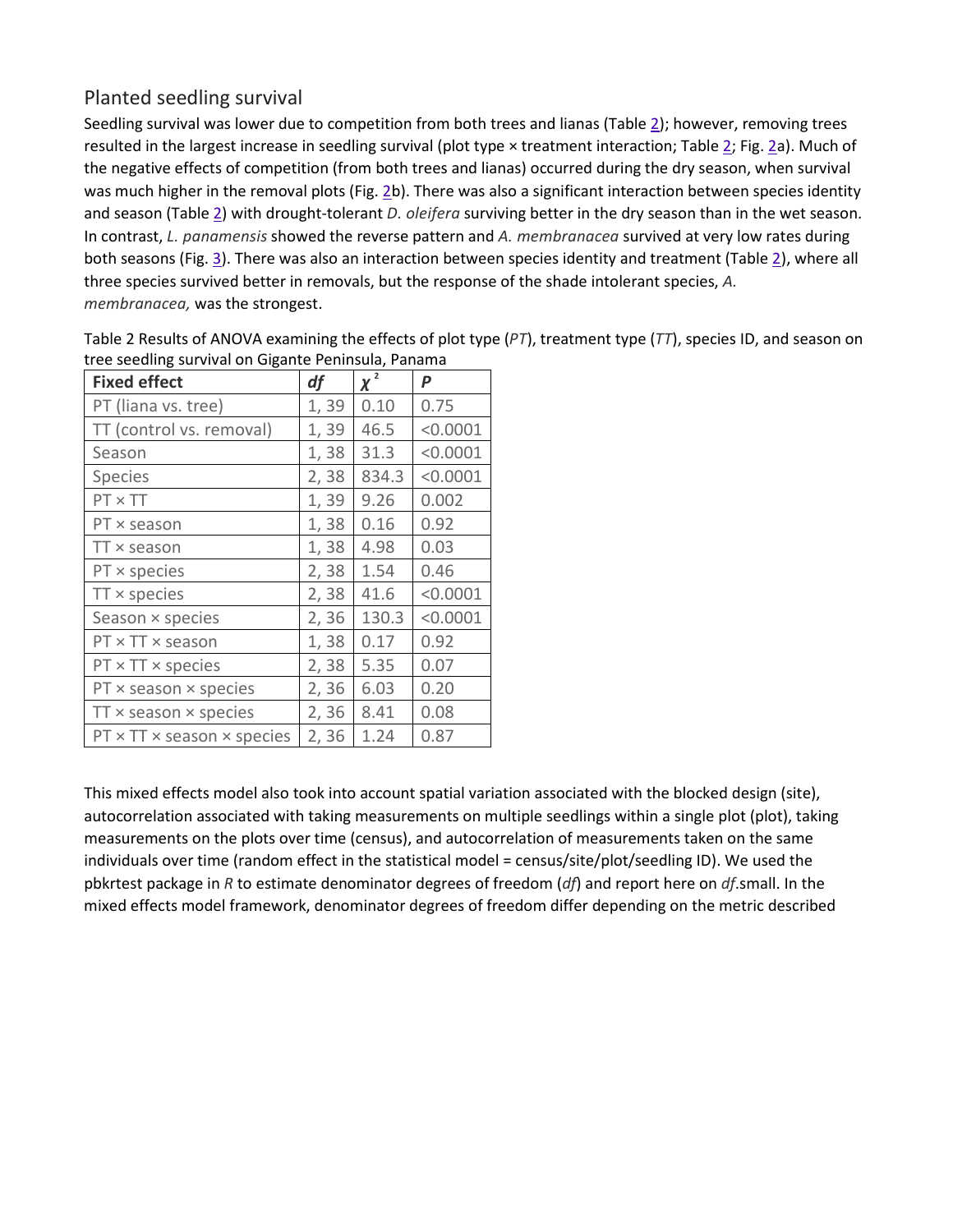

Fig. 2 Tree seedling survival (adjusted means) following liana and tree removals, **a** over the entire 3-year period and **b** comparing wet season and dry season survival on Gigante Peninsula, Panama. Values are adjusted means ± SE (*n* = 1,440) determined in the four-way ANOVA framework adjusted for multiple comparisons among



Fig. 3 Tree seedling survival (adjusted means) of three tree species during the wet and dry seasons in a tropical forest in central Panama. Values are adjusted means ± SE (*n* = 1,440) determined in the four-way ANOVA framework adjusted for multiple comparisons among groups

#### Planted seedling growth

Mean seedling growth averaged across all species was suppressed by both lianas and trees (Table [3\)](https://link.springer.com/article/10.1007%2Fs00442-014-3179-0#Tab3). However, lianas and trees had different effects on the growth of different species during different seasons (site × treatment × season × species; Table [3\)](https://link.springer.com/article/10.1007%2Fs00442-014-3179-0#Tab3). Specifically, *D. oleifera*growth was strongly and uniquely suppressed by liana competition but not tree competition during the dry season (Fig. [4a](https://link.springer.com/article/10.1007%2Fs00442-014-3179-0#Fig4)). During the wet season, *D. oleifera* growth was also limited by lianas, but trees had a more negative effect on growth: *D.*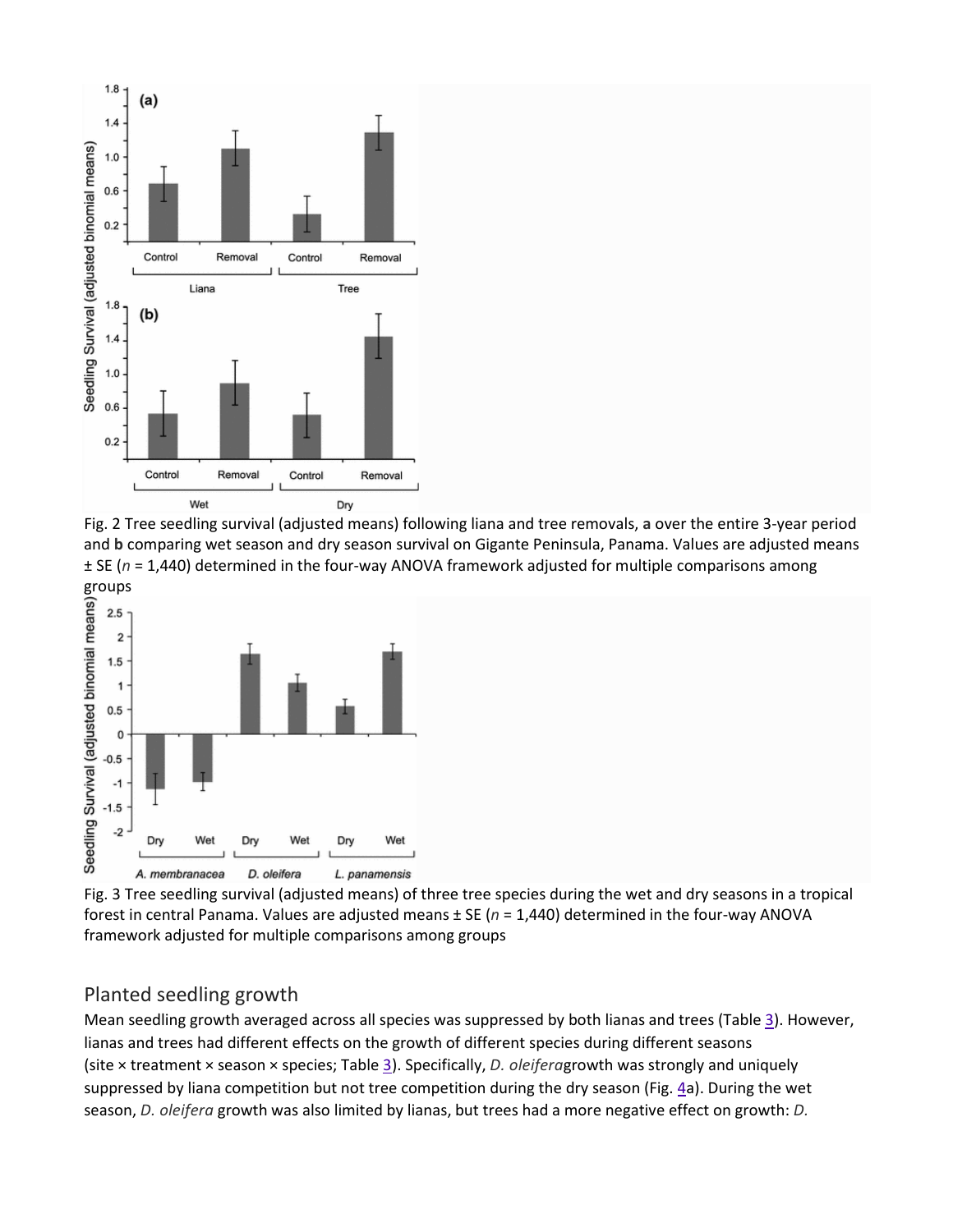*oleifera* grew ~50 % less in tree control plots than in liana control plots (Fig. [4b](https://link.springer.com/article/10.1007%2Fs00442-014-3179-0#Fig4)). Conversely, both *L. panamensis* and *A. membranaceae* grew similarly across treatments in both the wet season and the dry season.

| vary based on random effects as in Table 2  |      |        |          |  |  |  |
|---------------------------------------------|------|--------|----------|--|--|--|
| <b>Fixed effect</b>                         | df   | F      | P        |  |  |  |
| <b>ST</b>                                   | 1,55 | 0.002  | 0.96     |  |  |  |
| <b>TT</b>                                   | 1,55 | 16.0   | 0.0001   |  |  |  |
| Season                                      | 1, 9 | 7.19   | 0.03     |  |  |  |
| <b>Species</b>                              | 2,67 | 8.02   | 0.0007   |  |  |  |
| $ST \times TT$                              | 1,62 | 0.0006 | 0.94     |  |  |  |
| $ST \times$ season                          | 1,55 | 1.19   | 0.28     |  |  |  |
| $TT \times$ season                          | 1,55 | 0.33   | 0.57     |  |  |  |
| $ST \times species$                         | 2,62 | 0.02   | 0.99     |  |  |  |
| $TT \times species$                         | 2,62 | 11.1   | < 0.0001 |  |  |  |
| Season × species                            | 2,67 | 37.0   | < 0.0001 |  |  |  |
| $ST \times TT \times season$                | 1,62 | 0.88   | 0.35     |  |  |  |
| $ST \times TT \times species$               | 2,67 | 0.06   | 0.95     |  |  |  |
| $ST \times$ season $\times$ species         | 2,62 | 2.29   | 0.11     |  |  |  |
| $TT \times$ season $\times$ species         | 2,62 | 3.78   | 0.03     |  |  |  |
| $ST \times TT \times season \times species$ | 2,67 | 3.12   | 0.05     |  |  |  |

Table 3 Results of ANOVA examining the effects of site type (*ST*), treatment type (*TT*), species ID, and season on seedling relative growth rate (RGR, g seedling<sup>-1</sup> day<sup>-1</sup>) on the Gigante Peninsula, Panama. Degrees of freedom vary based on random effects as in Table [2](https://link.springer.com/article/10.1007%2Fs00442-014-3179-0#Tab2)



Fig. 4 Seedling relative growth rates (RGR) in liana and tree removal and control plots during **a**dry and **b** wet seasons on Gigante Peninsula, Panama. *Bars* represent adjusted means ± SE (*n* = 1,440). *Letters* indicate significant differences within species in response to site differences and treatment differences (statistical differences using post hoc Student's *t*tests)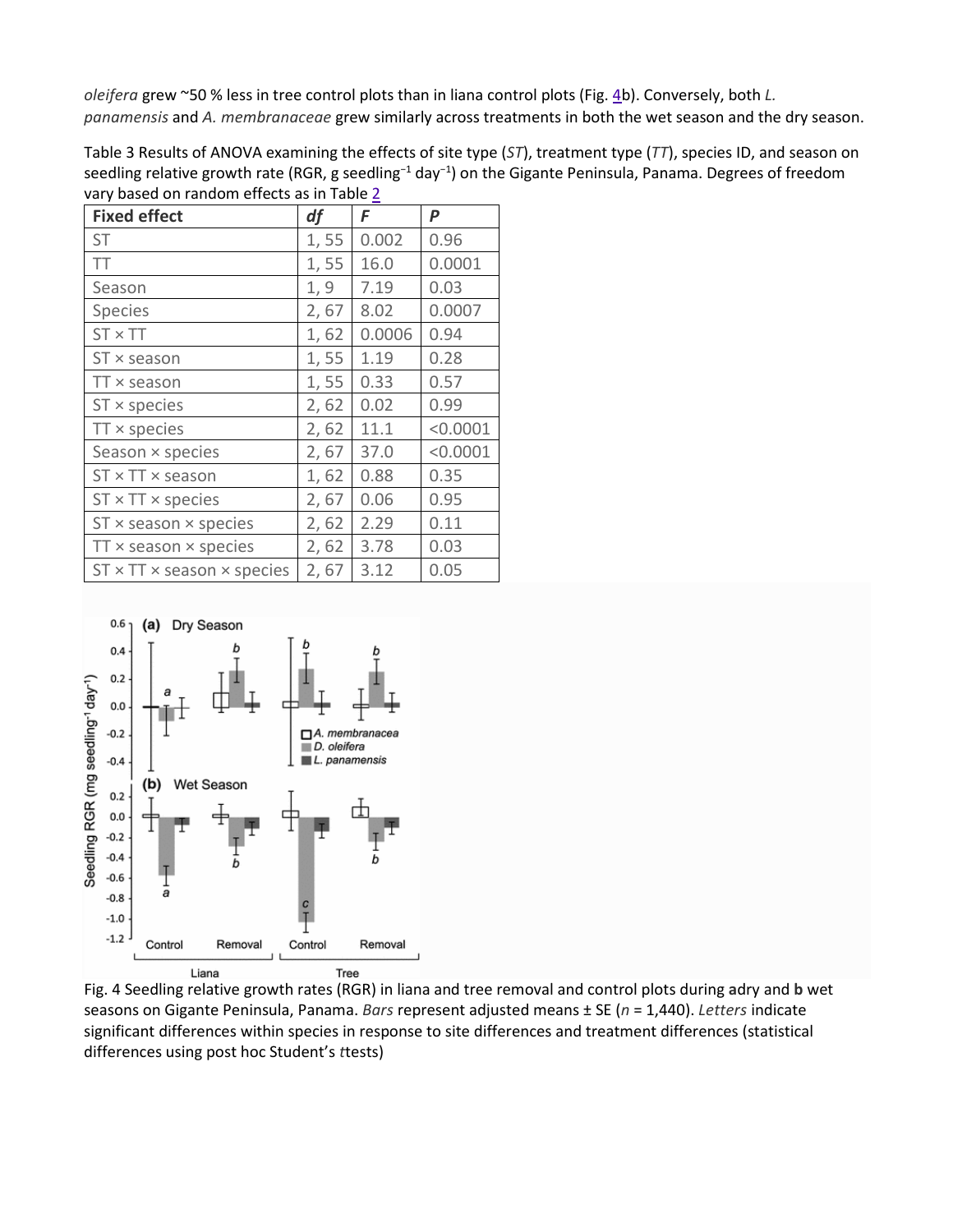#### Canopy openness

Both liana and tree removals increased canopy openness and thus light in the forest understory directly above the seedling plots ( $F_{1,87}$  = 33.3,  $P < 0.0001$ ; Fig. [5a](https://link.springer.com/article/10.1007%2Fs00442-014-3179-0#Fig5)). Removing trees resulted in a greater increase in canopy openness than removing lianas (interaction term, *F* 1,87 = 9.54, *P* = 0.003). Canopy openness was not related to standing stem growth across treatment types  $(F_{1,639} = 1.67, P = 0.20)$ . However, increased canopy openness in the understory was correlated with higher seedling survival ( $F_{1,2324}$  = 16.2,  $P$  = 0.0001), particularly for A. *membranaceaseedlings (interactions term, F* 2,2324 = 3.77, P = 0.02; Fig. [5b](https://link.springer.com/article/10.1007%2Fs00442-014-3179-0#Fig5)) and increased seedling growth (with no interaction with species, *F* 1,1326 = 7.95, *P* = 0.005; Fig. [5c](https://link.springer.com/article/10.1007%2Fs00442-014-3179-0#Fig5)).



Fig. 5 **a** Variation in canopy openness among treatments. Relationship between canopy openness, **b** seedling survival, and **c** relative growth rate (RGR). We measured canopy openness directly above the seedling subplots using a spherical densiometer. *Bars*represent adjusted means (±SE; *n* = 1,440) and *dotted lines* in (**c**) represence 95 % confidence intervals around the mean

# **Discussion**

While previous work has demonstrated that the removal of lianas in a tropical forest can have markedly positive effects on remaining seedlings and saplings (Pérez-Salicrup [2001;](https://link.springer.com/article/10.1007%2Fs00442-014-3179-0#CR14) Grauel and Putz [2004\)](https://link.springer.com/article/10.1007%2Fs00442-014-3179-0#CR9), this previous work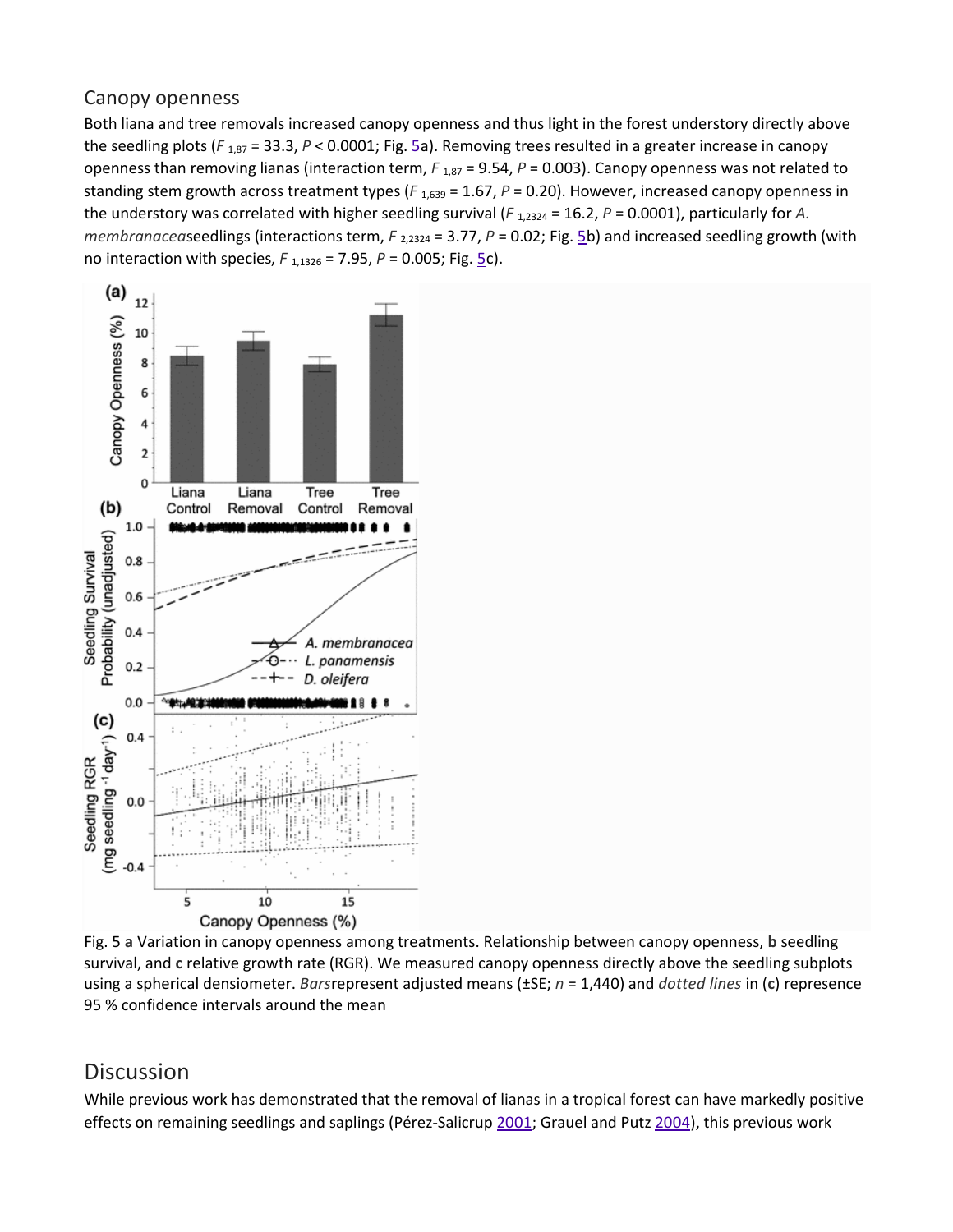focused on the general effects of biomass removals without accounting for the expected effects that would occur following the removal of any competitor biomass. To truly understand the competitive effects of either lianas *or* trees, we must assess competition in the context of a true experimental control. We report here on the first evidence of the unique effects that lianas have on understory plant growth and survival by controlling for the amount of biomass removed. Interestingly, whereas past work has demonstrated that the effects of lianas on trees in the canopy and in gaps are profoundly negative (e.g., Grauel and Putz [2004;](https://link.springer.com/article/10.1007%2Fs00442-014-3179-0#CR9) Schnitzer and Carson [2010;](https://link.springer.com/article/10.1007%2Fs00442-014-3179-0#CR24) Tobin et al. [2012;](https://link.springer.com/article/10.1007%2Fs00442-014-3179-0#CR30) Schnitzer et al. [2014\)](https://link.springer.com/article/10.1007%2Fs00442-014-3179-0#CR29), using our procedural control approach we show that the unique effects of lianas in the understory are more diffuse and nuanced. Specifically, lianas and trees in the understory may affect each other in similar ways, with little differences in the results we found for the effects of lianas versus trees on uncut stems (Fig.  $1$ ). Furthermore, trees in the understory may have a stronger local impact on understory seedlings than lianas of similar biomass, where trees reduce the amount of light directly below their crown, which may lead to lower overall growth and survival of seedlings growing in dense tree patches. While past work has focused on the uniquely negative effects of lianas in tropical forests (e.g., Tobin et al. [2012\)](https://link.springer.com/article/10.1007%2Fs00442-014-3179-0#CR30), the results we report here indicate that the unique effects on understory plant growth and survival may not be as strong as previously considered.

Lianas can grow long distances laterally away from their rooting points (Putz and Windsor [1987\)](https://link.springer.com/article/10.1007%2Fs00442-014-3179-0#CR18), and even small diameter lianas (~2 cm diameter) are commonly found growing in the forest canopy (Kurzel et al. [2006\)](https://link.springer.com/article/10.1007%2Fs00442-014-3179-0#CR10), where they spread into neighboring trees (Putz and Windsor [1987;](https://link.springer.com/article/10.1007%2Fs00442-014-3179-0#CR18) Schnitzer and Bongers [2002\)](https://link.springer.com/article/10.1007%2Fs00442-014-3179-0#CR21). When in the canopy, lianas deploy a large amount of leaves over a broad area at the top of the forest canopy (Schnitzer and Bongers [2002\)](https://link.springer.com/article/10.1007%2Fs00442-014-3179-0#CR21). Ongoing experimental studies that removed lianas from large forest plots (80 × 80 m) on Gigante Peninsula in Panama found that lianas constitute around 20 % of the forest leaf area, and thus they significantly decrease light penetration into the understory at this scale (Rodriguez and Schnitzer, unpublished data). However, because the canopy of lianas is often spread over much larger distances than that of trees, the effects of lianas on light are also spread over larger distances, and their effect at a local scale (surrounding a focal tree) in the forest understory, such as in our study, may be small (Fig. [5a](https://link.springer.com/article/10.1007%2Fs00442-014-3179-0#Fig5)).

Conversely, trees may have a greater per capita effect than lianas on understory light levels in their immediate neighborhood. We found that canopy openness below trees was 1.4× higher after sapling removals than in unmanipulated controls, whereas canopy openness in liana removals was only about 1.1× higher than in unmanipulated controls (Fig. [5\)](https://link.springer.com/article/10.1007%2Fs00442-014-3179-0#Fig5). The architecture of a tree results in a confined crown that is typically positioned directly over the roots and attenuates the majority of light directly underneath itself. Trees tend to grow straight up from their rooting point (presumably due to their need to support their own weight) and even the crown diameter of large canopy trees are rarely more than 10× their basal diameter (Asner et al. [2002\)](https://link.springer.com/article/10.1007%2Fs00442-014-3179-0#CR2). For seedlings and understory plants growing near tropical trees, this shading may result in significant competition for light (and potentially other resources). Indeed, seedling survival (particularly for shade intolerant *A. membranacea*) in our study followed the same pattern as canopy openness (a proxy for light availability). Seedling survival increased most in plots where trees were removed compared to unmanipulated plots (Fig. [2a](https://link.springer.com/article/10.1007%2Fs00442-014-3179-0#Fig2)). Because light is particularly important to small germinating seedlings, the presence of trees in the understory is likely to reduce seedling survival more than the presence of lianas.

Similar to patterns observed in other systems (Wright et al. [2014\)](https://link.springer.com/article/10.1007%2Fs00442-014-3179-0#CR38) the relative impact of lianas versus trees may shift depending on the size and vertical positioning of neighbors. Lianas may compete most intensely with multiple canopy trees (Tobin et al. [2012\)](https://link.springer.com/article/10.1007%2Fs00442-014-3179-0#CR30) and in treefall gaps (Schnitzer and Carson [2000,](https://link.springer.com/article/10.1007%2Fs00442-014-3179-0#CR23) [2010;](https://link.springer.com/article/10.1007%2Fs00442-014-3179-0#CR24) Dalling et al. [2012;](https://link.springer.com/article/10.1007%2Fs00442-014-3179-0#CR4) Ledo and Schnitzer [2014;](https://link.springer.com/article/10.1007%2Fs00442-014-3179-0#CR12) Schnitzer et al. [2014\)](https://link.springer.com/article/10.1007%2Fs00442-014-3179-0#CR29). Trees and lianas may compete similarly with mediumsized (>0.5 cm DBH) understory plants (Fig. [1\)](https://link.springer.com/article/10.1007%2Fs00442-014-3179-0#Fig1). At the seedling stage, the competitive relationship may reverse, where on average trees may have more intense competitive impacts on understory seedlings located near their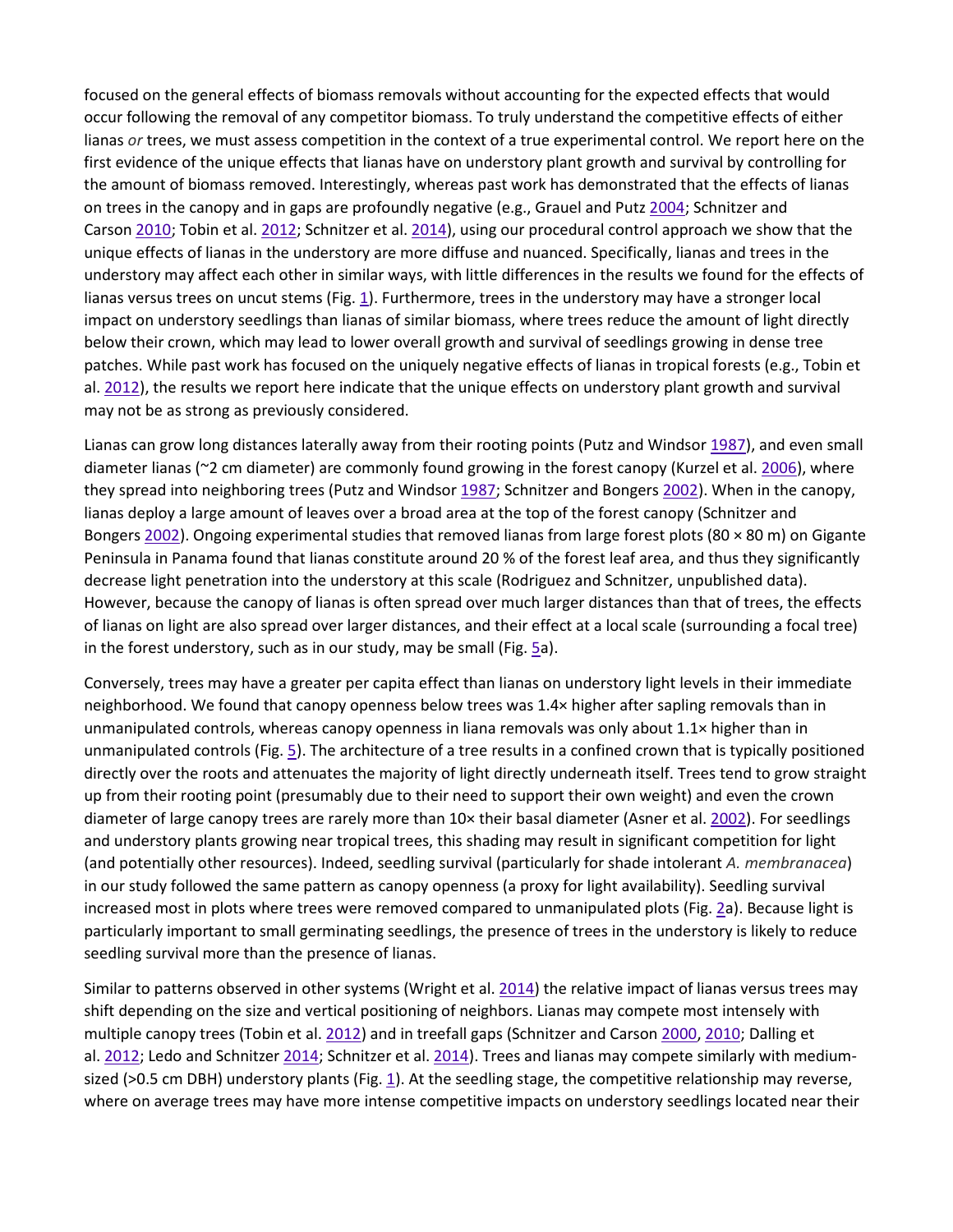rooting point than do lianas of similar biomass (Fig. [2a](https://link.springer.com/article/10.1007%2Fs00442-014-3179-0#Fig2)). Thus, the strength of liana and tree competition on trees may vary with the life-history stage of the target tree.

Lianas and trees may also have unique effects on tree seedling regeneration depending on the season and seedling species identity. Specifically, *D. oleifera* seedlings growing near lianas during the dry season grew significantly less than *D. oleifera* seedlings growing in liana removals or in any of the tree plots (removals or controls). Past work has suggested that lianas compete intensely for belowground resources during the dry season (Schnitzer [2005;](https://link.springer.com/article/10.1007%2Fs00442-014-3179-0#CR20) Schnitzer et al. [2005;](https://link.springer.com/article/10.1007%2Fs00442-014-3179-0#CR25) Dewalt et al. [2009\)](https://link.springer.com/article/10.1007%2Fs00442-014-3179-0#CR5), possibly due to well-developed root systems that can draw down soil water resources even when soil water is scarce (Andrade et al. [2005\)](https://link.springer.com/article/10.1007%2Fs00442-014-3179-0#CR1). In our study, *D. oleifera* was the only species that maintained higher survival rates during the dry season than during the wet season (Fig. [3\)](https://link.springer.com/article/10.1007%2Fs00442-014-3179-0#Fig3). Consequently, *D. oleifera* was the only drought-tolerant seedling in our study (Tyree [2003\)](https://link.springer.com/article/10.1007%2Fs00442-014-3179-0#CR33), and the only species that was competing with neighboring lianas for similar belowground resources during the dry season. During the wet season, however, *D. oleifera* seedlings were most limited by competition from trees (Fig. [4b](https://link.springer.com/article/10.1007%2Fs00442-014-3179-0#Fig4)). The release from competition of *D. oleifera* seedlings growing near trees during the wet season likely reflects a shift to competition for aboveground resources, where surrounding trees have a more negative effect on canopy openness above understory seedlings (Fig. [5a](https://link.springer.com/article/10.1007%2Fs00442-014-3179-0#Fig5)).

Importantly, liana competition belowground may be even stronger than demonstrated in the current study. Lianas can grow adventitious roots along their stems and also grow long distances belowground (Restom and Nepstad [2004\)](https://link.springer.com/article/10.1007%2Fs00442-014-3179-0#CR19). The liana manipulation may not have completely removed liana competition belowground, as some lianas may have been rooted just outside the plot and may have continued to compete within the plot for belowground resources. Future studies may need to excavate or trench around plots to ensure equal manipulations of root competition between lianas and other growth forms.

Collectively, our findings indicate that lianas and trees compete differently with neighboring plants in the forest understory. Trees may have stronger local effects on a wider range of seedlings in the forest understory during the wet season, when competition for light may be more critical. In contrast, lianas may have stronger speciesspecific effects on tree seedlings in the understory during the dry season, when competition may be predominantly belowground. Finally, the growth-form-specific and species-specific interactions we show here may be important for long-term forest dynamics. We demonstrate that interactions with seedlings may be different in liana-dominated versus tree-dominated patches in the understory. Consequently, the observed increase in liana density, biomass, and productivity at the expense of trees in neotropical forests (Schnitzer and Bongers [2011;](https://link.springer.com/article/10.1007%2Fs00442-014-3179-0#CR22) Schnitzer et al. [2014\)](https://link.springer.com/article/10.1007%2Fs00442-014-3179-0#CR29) may further impact long-term forest community composition via altered seedling dynamics.

## References

- Andrade JL, Meinzer FC, Goldstein G, Schnitzer SA (2005) Water uptake and transport in lianas and co-occurring trees of a seasonally dry tropical forest. Trees 19:282–289. doi: [10.1007/s00468-004-0388-x](https://doi.org/10.1007/s00468-004-0388-x)
- Asner GP, Palace M, Keller M et al (2002) Estimating canopy structure in an Amazon forest from laser range finder and IKONOS satellite observations. Biotropica 34:483–492
- Brown S (1997) Estimating biomass and biomass change of tropical forests: a primer. Food and Agriculture Organization of the United Nations, Rome
- Dalling JW, Schnitzer SA, Baldeck C et al (2012) Resource-based habitat associations in a neotropical liana community. J Ecol 100:1174-1182. doi: [10.1111/j.1365-2745.2012.01989.x](https://doi.org/10.1111/j.1365-2745.2012.01989.x)
- Dewalt SJ, Schnitzer SA, Chave J et al (2009) Annual rainfall and seasonality predict pan-tropical patterns of liana density and basal area. Biotropica 42:309-317. doi: [10.1111/j.1744-7429.2009.00589.x](https://doi.org/10.1111/j.1744-7429.2009.00589.x)
- Englund SR, O'Brien JJ, Clark DB (2000) Evaluation of digital and film hemispherical photography and spherical densiometry for measuring forest light environments. Can J For Res 30:1999–2005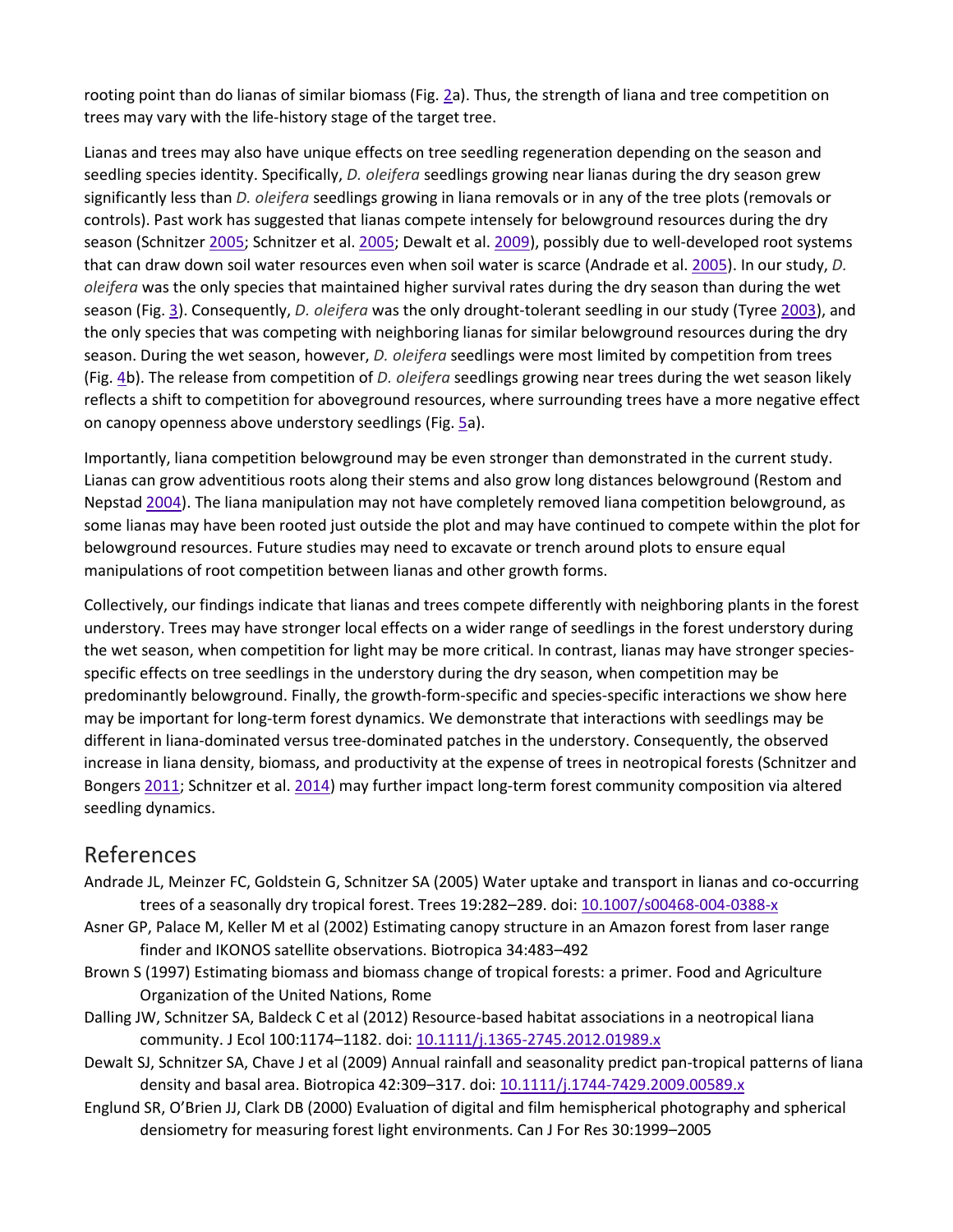Gentry AH (1991) The distribution and evolution of climbing plants. In: Putz FE, Mooney HA (eds) The biology of vines. Cambridge University Press, Cambridge, pp 3–50

- Gerwing J, Schnitzer S, Burnham R et al (2006) A standard protocol for liana censuses. J Biol Conserv 38:256–261
- Grauel WT, Putz FE (2004) Effects of lianas on growth and regeneration of *Prioria copaifera* in Darien, Panama. For Ecol Manag 190:99–108. doi: [10.1016/j.foreco.2003.10.009](https://doi.org/10.1016/j.foreco.2003.10.009)
- Kurzel BP, Schnitzer SA, Carson WP (2006) Predicting liana crown location from stem diameter in three Panamanian lowland forests. Biotropica 38:262-266. doi: [10.1111/j.1744-7429.2006.00135.x](https://doi.org/10.1111/j.1744-7429.2006.00135.x)
- Ladwig LM, Meiners SJ (2009) Impacts of temperate lianas on tree growth in young deciduous forests. For Ecol Manag 259:195–200. doi: [10.1016/j.foreco.2009.10.012](https://doi.org/10.1016/j.foreco.2009.10.012)
- Ledo A, Schnitzer SA (2014) Disturbance and clonal reproduction determine liana distribution and maintain liana diversity in a tropical forest. Ecology. doi: [10.1890/13-1775.1](https://doi.org/10.1890/13-1775.1)
- Myers JA, Kitajima K (2007) Carbohydrate storage enhances seedling shade and stress tolerance in a neotropical forest. J Ecol 95:383–395. doi: [10.1111/j.1365-2745.2006.01207.x](https://doi.org/10.1111/j.1365-2745.2006.01207.x)
- Pérez-Salicrup D (2001) Effect of liana cutting on tree regeneration in a liana forest in Amazonian Bolivia. Ecology 82:389–396
- Phillips OL, Vásquez Martínez R, Arroyo L et al (2002) Increasing dominance of large lianas in Amazonian forests. Nature 418:770–774. doi: [10.1038/nature00926](https://doi.org/10.1038/nature00926)
- Poorter H, Lewis C (1986) Testing differences in relative growth rate: a method avoiding curve fitting and pairing. Physiol Plant 67:223–226
- Putz F (1983) Treefall pits and mounds, buried seeds, and the importance of soil disturbance to pioneer trees on Barro Colorado Island, Panama. Ecology 64:1069–1074
- Putz F, Windsor D (1987) Liana phenology on Barro Colorado Island, Panama. Biotropica 19:334–341
- Restom TG, Nepstad DC (2004) Seedling growth dynamics of a deeply rooting liana in a secondary forest in eastern Amazonia. For Ecol Manag 190:109–118. doi: [10.1016/j.foreco.2003.10.010](https://doi.org/10.1016/j.foreco.2003.10.010)
- Schnitzer S (2005) A mechanistic explanation for global patterns of liana abundance and distribution. Am Nat 166:262–276
- Schnitzer S, Bongers F (2002) The ecology of lianas and their role in forests. Trends Ecol Evol 17:223–230
- Schnitzer SA, Bongers F (2011) Increasing liana abundance and biomass in tropical forests: emerging patterns and putative mechanisms. Ecol Lett 14:397-406. doi: [10.1111/j.1461-0248.2011.01590.x](https://doi.org/10.1111/j.1461-0248.2011.01590.x)
- Schnitzer S, Carson W (2000) Have we forgotten the forest because of the trees? Trends Ecol Evol 15:375–376
- Schnitzer SA, Carson WP (2010) Lianas suppress tree regeneration and diversity in treefall gaps. Ecol Lett 13:849–857. doi: [10.1111/j.1461-0248.2010.01480.x](https://doi.org/10.1111/j.1461-0248.2010.01480.x)
- Schnitzer S, Kuzee M, Bongers F (2005) Disentangling above-and below-ground competition between lianas and trees in a tropical forest. Ecology 93:1115–1125
- Schnitzer S, DeWalt S, Chave J (2006) Censusing and measuring lianas: a quantitative comparison of the common methods. Biotropica 38:581–591
- Schnitzer S, Rutishauser S, Aguilar S (2008) Supplemental protocol for liana censuses. For Ecol Manag 255(3):1044–1049
- Schnitzer SA, Mangan SA, Dalling JW et al (2012) Liana abundance, diversity, and distribution on Barro Colorado Island, Panama. PLoS ONE 7:e52114. doi: [10.1371/journal.pone.0052114.s001](https://doi.org/10.1371/journal.pone.0052114.s001)
- Schnitzer SA, van der Heijden G, Mascaro J (2014) Lianas in gaps reduce carbon accumulation in a tropical forest. Ecology. doi: [10.1890/13-1718.1](https://doi.org/10.1890/13-1718.1)
- Tobin MF, Wright AJ, Mangan SA, Schnitzer SA (2012) Lianas have a greater competitive effect than trees of similar biomass on tropical canopy trees. Ecosphere. doi: [10.1890/ES11-00322.1](https://doi.org/10.1890/ES11-00322.1)
- Toledo-Aceves T (2014) Significance of remnant cloud forest fragments as reservoirs of tree and epiphytic bromeliad diversity. Trop Conserv Sci 7:230–243